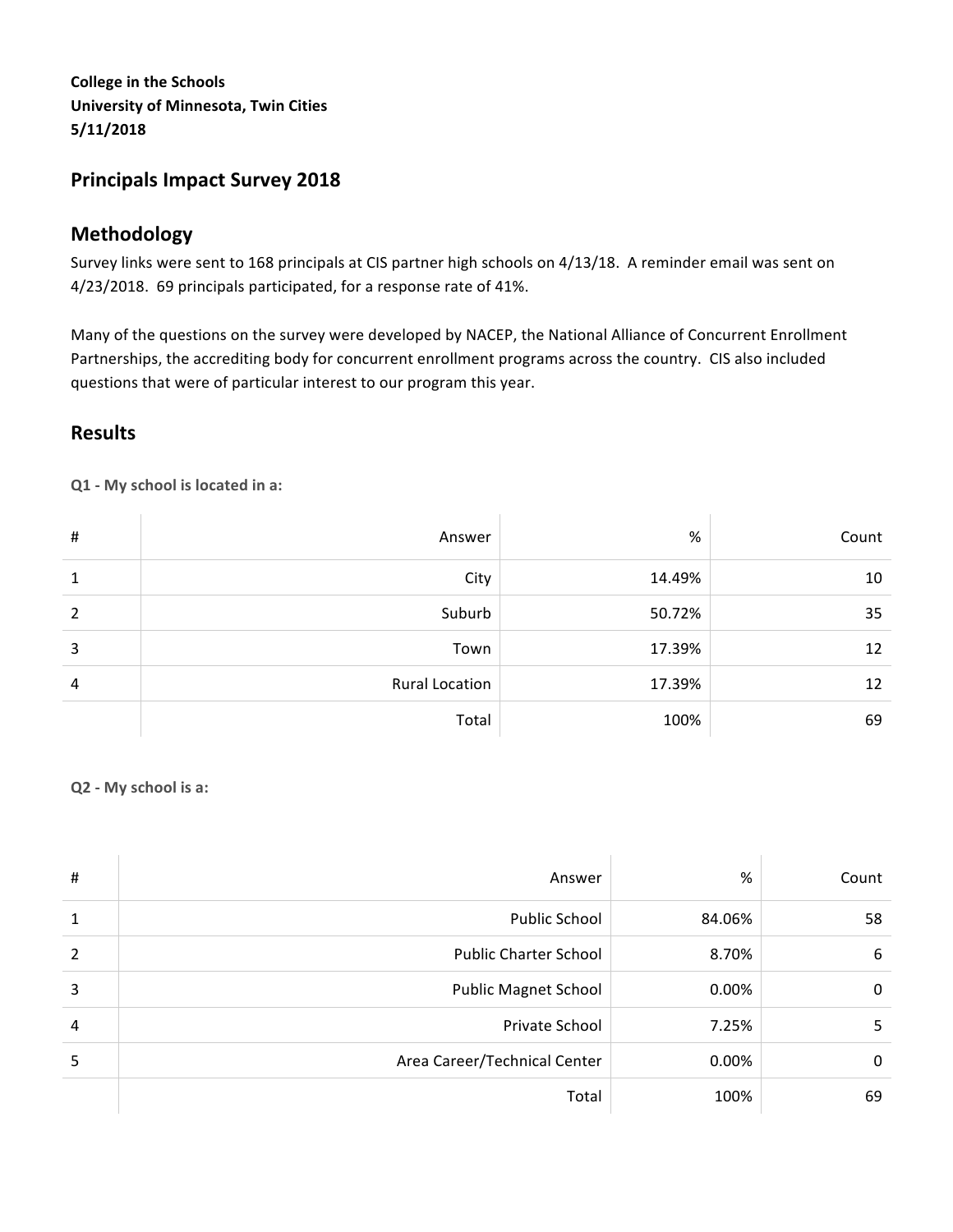# **Q3 - Number of students in my high school:**

| 850     |  |
|---------|--|
| 3000    |  |
| 730     |  |
| 1950    |  |
| 2800    |  |
| 95      |  |
| 45      |  |
| 2200    |  |
| $115\,$ |  |
| 2000    |  |
| 1550    |  |
| 1500    |  |
| 1800    |  |
| 122     |  |
| $270\,$ |  |
| 320     |  |
| 1600    |  |
| 991     |  |
| 1100    |  |
| 600     |  |
| 1150    |  |
| 950     |  |
| 300     |  |
| 1650    |  |
| 2000    |  |
| 330     |  |
| 1250    |  |
| $210\,$ |  |
| 1250    |  |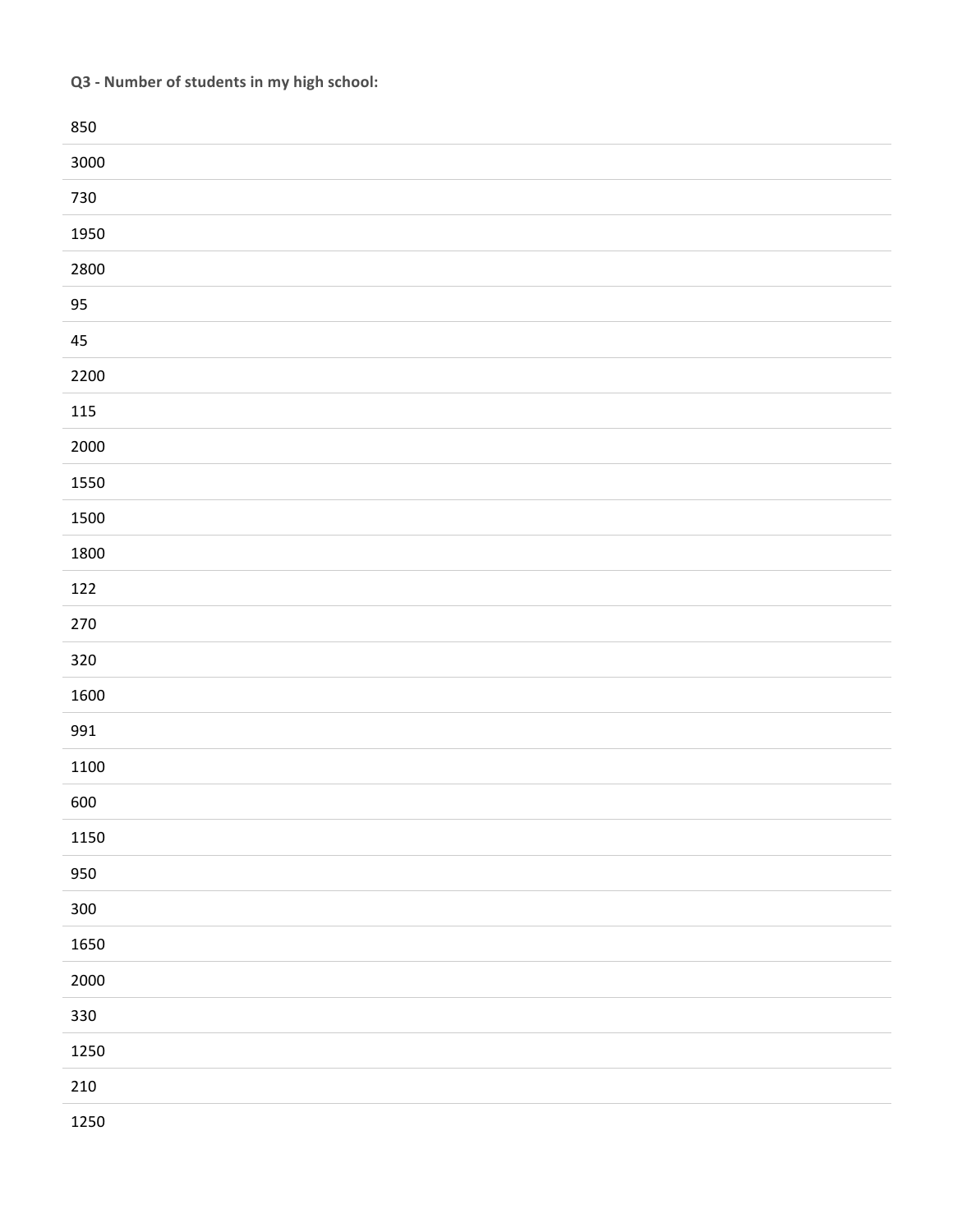| 1300    |  |
|---------|--|
| 2200    |  |
| 240     |  |
| 460     |  |
| 1260    |  |
| 440     |  |
| 462     |  |
| $300\,$ |  |
| 450     |  |
| 1650    |  |
| 1650    |  |
| 500     |  |
| 2000    |  |
| 410     |  |
| 490     |  |
| 1450    |  |
| 1876    |  |
| 910     |  |
| $200\,$ |  |
| 325     |  |
| 122     |  |
| 1700    |  |
| 800     |  |
| 2000    |  |
| 2000    |  |
| 1600    |  |
| 1800    |  |
| 2400    |  |
| 1850    |  |
| 2100    |  |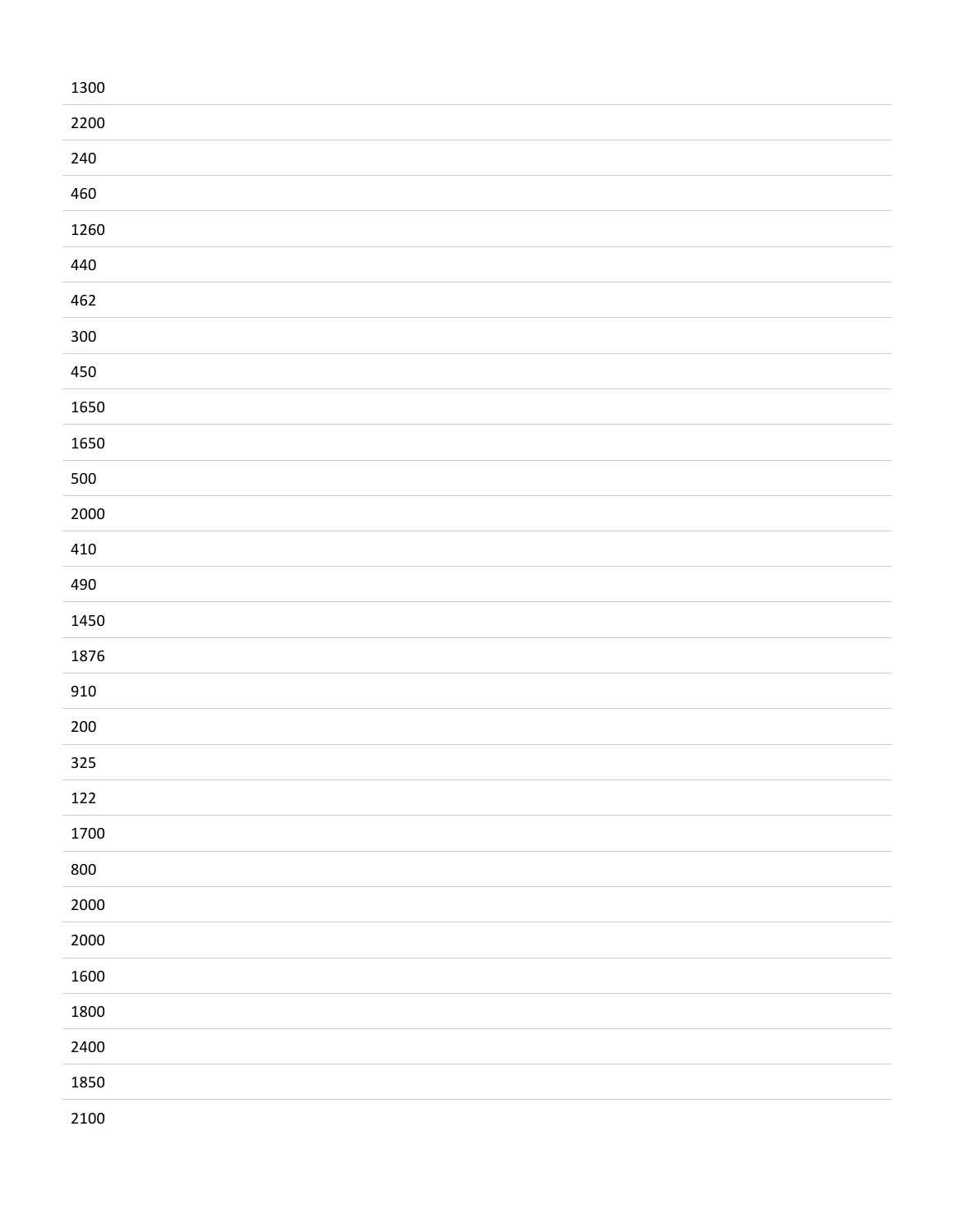| 540        |  |
|------------|--|
| 1200       |  |
| 1095       |  |
| 560 (9-12) |  |
| 2100       |  |
| 190        |  |
| 1365       |  |
| 1700       |  |
| 950        |  |

**Q4** - Taking into account ALL dual credit opportunities at your school, such as AP, IB, PSEO, and coursework from any college or university, which of the following statements is the most accurate.

| # | Answer                                                                                                                                        | %      | Count |
|---|-----------------------------------------------------------------------------------------------------------------------------------------------|--------|-------|
|   | Diverse students are OVER-represented in dual credit coursework, compared to their<br>representation in my high school's student population.  | 1.82%  |       |
|   | Diverse students are represented in dual credit coursework proportional to their<br>representation in my high school's student population.    | 52.73% | 29    |
| 3 | Diverse students are UNDER-represented in dual credit coursework, compared to their<br>representation in my high school's student population. | 45.45% | 25    |
|   | Total                                                                                                                                         | 100%   | 55    |

### **Q5 - Comments:**

A single response to this question does not provide a clear picture. For example, we have a substantial number/high percentage of Southeast Asian students represented in dual credit coursework, and a much lower number/percentage from other groups of students of color.

#### My school is 95+% white.

We do not have a very diverse student body. This does impact enrollment in CIS courses.

We have a very small number (5.2%) of students in diverse groups. This group is represented in our dual credit courses.

Our non-white population is 10%. We found that 6.5% of our students in Honors, AP and college (4-year as well as technical education) classes are non-white. We found that 15% of our students in essentials and connections level classes are non-white. As a result - we are reducing barriers, encouraging students and being intentional about nonwhite student registration.

Our second largest sub-group (Asian) would be OVER-represented, while our two smaller sub-groups of African American and Hispanic students are Under-represented.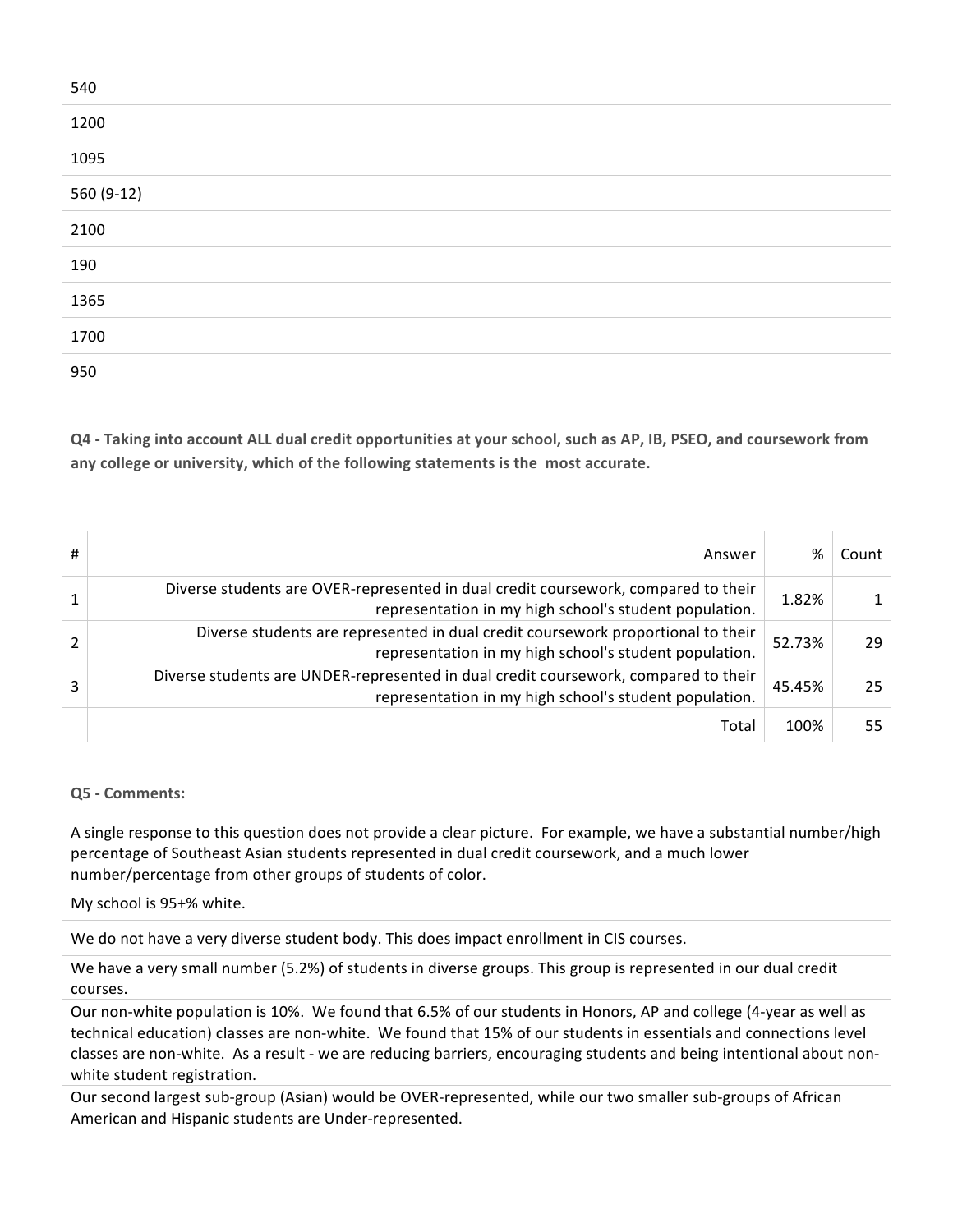At CLHS we have 16 students of color of the 1095 total enrolled.

CIS classes have helped improve opportunities for diverse students.

**Q6** - Has your school implemented any strategies or programs to improve the diversity of students in dual-credit coursework? If so, what strategies have been successful?

Has your school implemented any strategies or programs to improve the diversity of students in dual-credit coursework? If so, what strategies have been successful?

Yes. We have expanded our CIS course offerings beyond our core curricular areas and into agriculture and career/technical education opportunities.

We prioritize access over our concern about, for example, student scores on tests. This doesn't mean we inappropriately register students for dual-credit coursework or are ambivalent to their performance, but it does mean that we encourage and challenge students who might not otherwise take a DP course to both do so as well as take the corresponding exam (and then we do all we can to support their success in that class). We believe the experience will be more beneficial to them than not, even if they ultimately don't score high enough for college credit.

Purposeful scheduling--reviewing class rosters and identifying potential candidates for dual-credit coursework.

#### Not currently.

We have done work with AVID and students in the academic middle, diverse populations and low socioeconomic taking concurrent enrollment.

#### None are necessary.

Yes, we analyze each of our dual-credit courses to ensure students are proportionally represented, commensurate with our school population. We identify students who meet the characteristics of a dual-credit student (GPA range, assessment data, etc) and intentionally reach out to them to consider dual-credit options. A letter is sent to families and counselors meet with students as well.

Personal conversations by teachers and Deans

#### AVID District Wide Equity Team

No

#### We serve a diverse population

Yes, we have met with many high potential students of color and attempt to encourage them to take college-level classes. Some of our PLCs are also working on similar equity goals. We are getting closer to proportionate, but we still are not quite there, and that's going to be constant goal of ours.

Yes. We meet with all 9th and 10th graders to discuss pathways we offer at our school and push students of color into our CIS/PSEO pathway. This is also on of our building equity goals and the mission of our AVID Program.

We have partnered with the non-profit Equal Opportunity Schools. However, EOS only looks at A.P. courses with their data and as a school we look at A.P. and concurrent enrollment. This has been a struggle with our partnership.

Yes - Professional development strategies indemnifying potential candidates

No program specifically. Unofficially, of course, we work to build our enrollment with these populations.

We look for ways to include and encourage application to CIS and articulated courses. We make sure all students know about these opportunities in class meetings and parent meetings.

One strategy we have discussed is having conversations with our 9th and 10th grade students to begin planning for enrollment opportunities. We also offer informational sessions in the evening prior to registration that has helped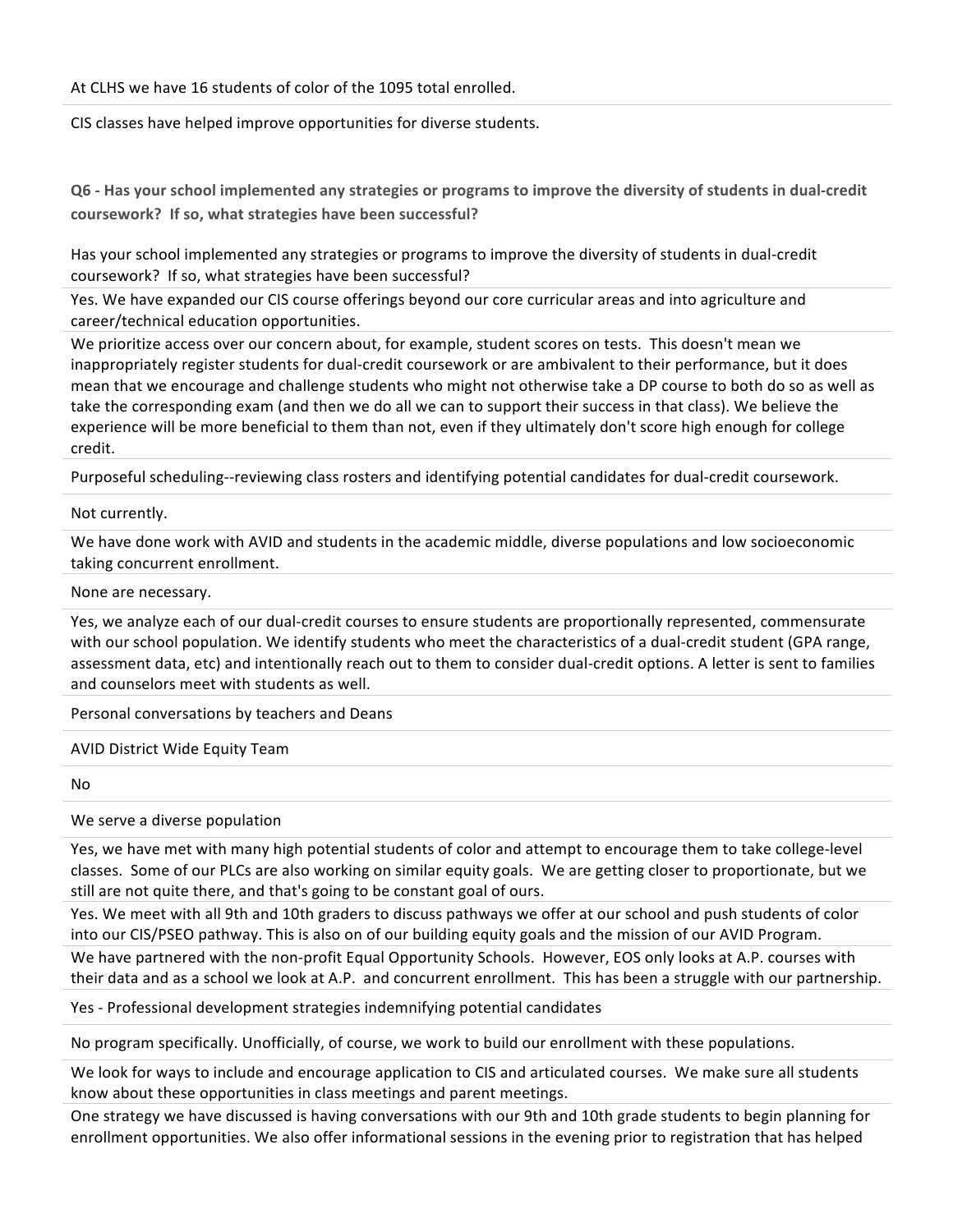w/divers enrollment.

At this point none, due to the fact the group is represented at or above a proportional level.

For our honors courses (except CIS) we allow students to to self select their courses. For CIS there are barriers for students to enter the program.

Very little diversity exists. We are well represented by those who are.

We have reduced barriers - for example, used the "instructor approval" clause much more liberally as it helps more students access classes. We have implemented AVID to get non-traditional pre-college students in a rigorous, supportive environment to get students making college a reality. We also have visited other schools, engaged in professional development around inclusion, equity and diversity and hired an American Indian Parent Liaison.

AVID programming which serves many diverse students, incorporates the goal of advanced or dual-credit within their four year plan.

No. It hasn't been an issue at this point.

Our AVID program encourages students, many of whom are students from traditionally under-represented populations, to enroll in AP or CIS classes that match their skills/abilities. This has helped a bit.

We have counselors and or administrators meet with diverse students to encourage participation in dual-credit coursework.

We are four years into AVID and hope to see a higher representation

Yes, we have an Outreach list based on test scores, GPA, and teacher input. We encourage these students to enroll in rigorous coursework (AP, CIS, ARCC, Articulated classes).

AVID program helps with giving students the tools and support to be successful.

We have implemented AVID school wide to promote the idea of reaching all students.

We have encourage all of our students to have one "postsecondary" experience prior to leaving our school. We have multiple opportunities for students to have this experience and the U of M CIS classes are one of those options.

none

4-Year high school and career planning electronic portfolios.

NA

AVID Freshman seminar class Increased focus on CCR

Yes--we implement an AVID program that challenges students to take rigorous coursework.

**Q7** - The next few questions are only about the U of M courses offered through CIS at your high school. How effective do you think each of the following would be in promoting greater participation by diverse students, in the U of M courses offered through CIS?

| #            | Question                                                                                                                                        | <b>NOT</b><br>effective |       |   | 3      |    |        |    | Verv<br>effective |    | Total |
|--------------|-------------------------------------------------------------------------------------------------------------------------------------------------|-------------------------|-------|---|--------|----|--------|----|-------------------|----|-------|
| $\mathbf{1}$ | Building pathways into U of<br>M courses-i.e., identifying<br>courses that, if completed<br>successfully, would<br>automatically make a student | 1.92%                   | 5.77% | ર | 34.62% | 18 | 36.54% | 19 | 21.15%            | 11 | 52    |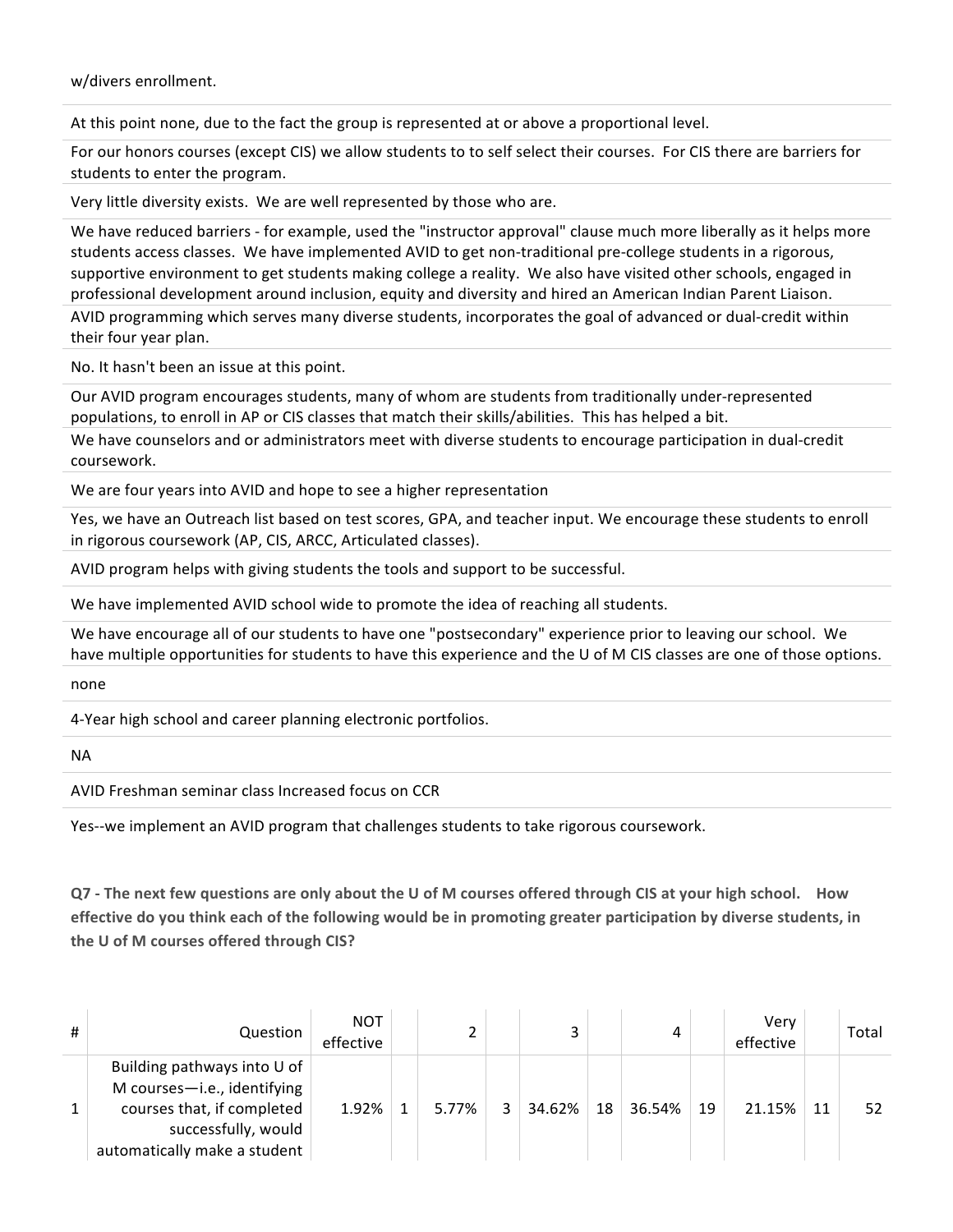|                | eligible to participate in a<br>particular U of M course.                                                                                      |       |                |        |    |        |    |        |    |        |               |    |
|----------------|------------------------------------------------------------------------------------------------------------------------------------------------|-------|----------------|--------|----|--------|----|--------|----|--------|---------------|----|
| $\overline{2}$ | U of M recognition of high<br>schools with effective<br>programs or strategies for<br>increasing diversity in U of M<br>courses.               | 1.92% | $\mathbf{1}$   | 21.15% | 11 | 40.38% | 21 | 32.69% | 17 | 3.85%  | $\mathcal{P}$ | 52 |
| 3              | CIS-hosted workshops for 9th<br>and 10th graders and their<br>parents, about pathways into<br>college.                                         | 3.85% | $\overline{2}$ | 11.54% | 6  | 32.69% | 17 | 38.46% | 20 | 13.46% | 7             | 52 |
| 4              | CIS-hosted professional<br>development for high school<br>teachers and administrators<br>about college expectations in<br>particular subjects. | 1.92% | 1              | 13.46% | 7  | 34.62% | 18 | 40.38% | 21 | 9.62%  | 5             | 52 |

Q8 - How much do each of the following negatively affect the enrollment of diverse students in U of M courses at **your high school?** 

| #              | Question                                                                                                                 | NOT a<br>significant<br>barrier for<br>diverse<br>students |    | $\overline{2}$ |    | 3      |    | 4      |                | A significant<br>barrier for<br>diverse<br>students |              | Total |
|----------------|--------------------------------------------------------------------------------------------------------------------------|------------------------------------------------------------|----|----------------|----|--------|----|--------|----------------|-----------------------------------------------------|--------------|-------|
| $\mathbf{1}$   | How U of M courses<br>are promoted or<br>described                                                                       | 31.48%                                                     | 17 | 27.78%         | 15 | 29.63% | 16 | 9.26%  | 5              | 1.85%                                               | $\mathbf{1}$ | 54    |
| $\overline{2}$ | School culture                                                                                                           | 31.48%                                                     | 17 | 27.78%         | 15 | 20.37% | 11 | 20.37% | 11             | 0.00%                                               | 0            | 54    |
| 3              | Student beliefs that<br>U of M courses are<br>difficult                                                                  | 16.67%                                                     | 9  | 29.63%         | 16 | 24.07% | 13 | 24.07% | 13             | 5.56%                                               | 3            | 54    |
| 4              | <b>Student beliefs</b><br>about whether they<br>"belong" in a U of M<br>course                                           | 20.37%                                                     | 11 | 16.67%         | 9  | 27.78% | 15 | 20.37% | 11             | 14.81%                                              | 8            | 54    |
| 5              | Student schedules<br>make it difficult to<br>take U of M<br>courses.                                                     | 40.74%                                                     | 22 | 24.07%         | 13 | 22.22% | 12 | 11.11% | 6              | 1.85%                                               | $\mathbf{1}$ | 54    |
| 6              | Registration<br>processes at the<br>high school favor<br>some students (for<br>example, students<br>who register early.) | 68.52%                                                     | 37 | 18.52%         | 10 | 9.26%  | 5  | 3.70%  | $\overline{2}$ | 0.00%                                               | 0            | 54    |
| $\overline{7}$ | U of M student                                                                                                           | 12.96%                                                     | 7  | 16.67%         | 9  | 25.93% | 14 | 35.19% | 19             | 9.26%                                               | 5            | 54    |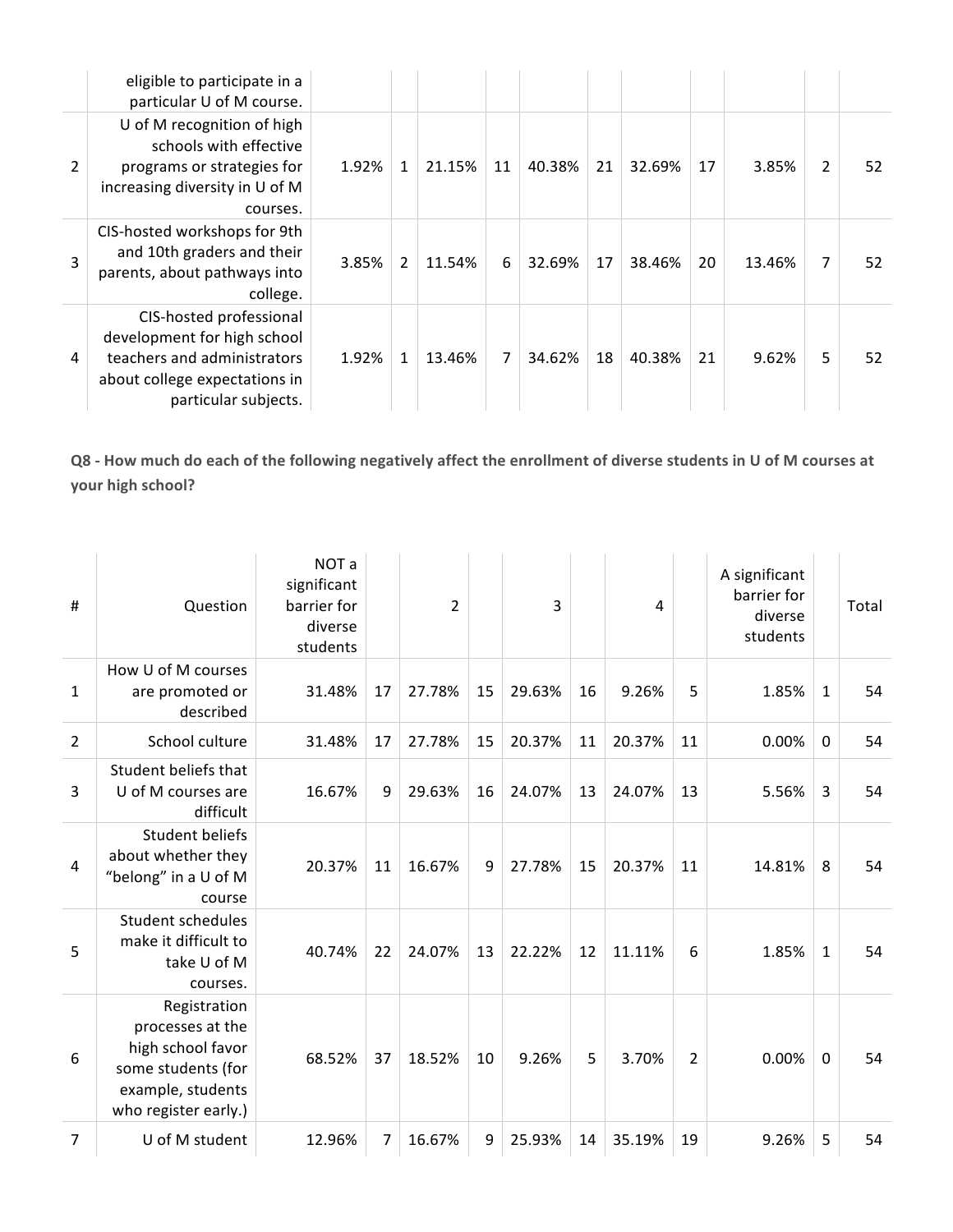|    | eligibility criteria                                                                             |        |    |        |    |        |    |        |                |       |                |    |
|----|--------------------------------------------------------------------------------------------------|--------|----|--------|----|--------|----|--------|----------------|-------|----------------|----|
| 8  | Students lack<br>information about<br>preparing for a U of<br>M course                           | 20.75% | 11 | 32.08% | 17 | 28.30% | 15 | 18.87% | 10             | 0.00% | 0              | 53 |
| 9  | Access to pre-<br>requisite<br>coursework is<br>limited                                          | 51.85% | 28 | 16.67% | 9  | 18.52% | 10 | 9.26%  | 5              | 3.70% | $\overline{2}$ | 54 |
| 10 | Students are not<br>encouraged to try a<br>U of M course.                                        | 50.00% | 27 | 22.22% | 12 | 18.52% | 10 | 9.26%  | 5              | 0.00% | $\mathbf{0}$   | 54 |
| 11 | U of M courses<br>seem too risky for<br>students who might<br>not earn a grade of<br>"A" or "B." | 24.07% | 13 | 24.07% | 13 | 33.33% | 18 | 12.96% | $\overline{7}$ | 5.56% | 3              | 54 |

**Q9 - Please say more about the factors you identified as being barriers.**

The course schedules of our students taking CIS courses are traditionally full, and contain challenging coursework. We currently offer one CIS course through the U of M.

The eligibility criteria (GPA, assessment scores) eliminate many students from qualifying for CIS course-offerings.

We only have one CIS class here - Japanese. Students have to enroll in the lower level Japanese to have a chance to earn the CIS credit. We need to encourage more students of color to take the lower level class initially and then move up.

U of M courses seem to be more difficult classes in our school compared to other CIS offerings because of the nature of the classes.

The two largest factors for the U of M courses are eligibility criteria and students afraid to take the risk of failing to earn an A or a B.

Some students do not want to "risk" a grade on the college transcript that may be there affecting their college transcript. The application to enter a CIS course is different than our other honors/AP courses and this is a possible barrier.

Some students do not take a course because of protecting GPA

The curriculum does not necessarily reflect a diverse population - non-white students do not see non-white students already in the classes, they do not see a bona fide commitment to non-white authors, curriculum and experiences, and they do not have the GPA from many years of not having the expectation to perform at their ability level. They are "invited" but not "expected."

Some diverse students have a difficult time picturing themselves as being successful in a dual-credit opportunity. Some of our diverse students are dealing with educational barriers outside of the school that effect their GPA/enrollment criteria. We also see peer pressure in some of our sub-groups to not be successful, even though students have the potential.

We don't see many barriers as we only offer 3 courses through the U of M. I believe most of our students have equal access to these courses and the barriers they experience are mostly due to personal factors such as schedule and grades.

The problem we have is that there may not be enough students to take a class.

Our HS is very academically sound, our top 75% of students fit into the top 50% of MN students. The caps make it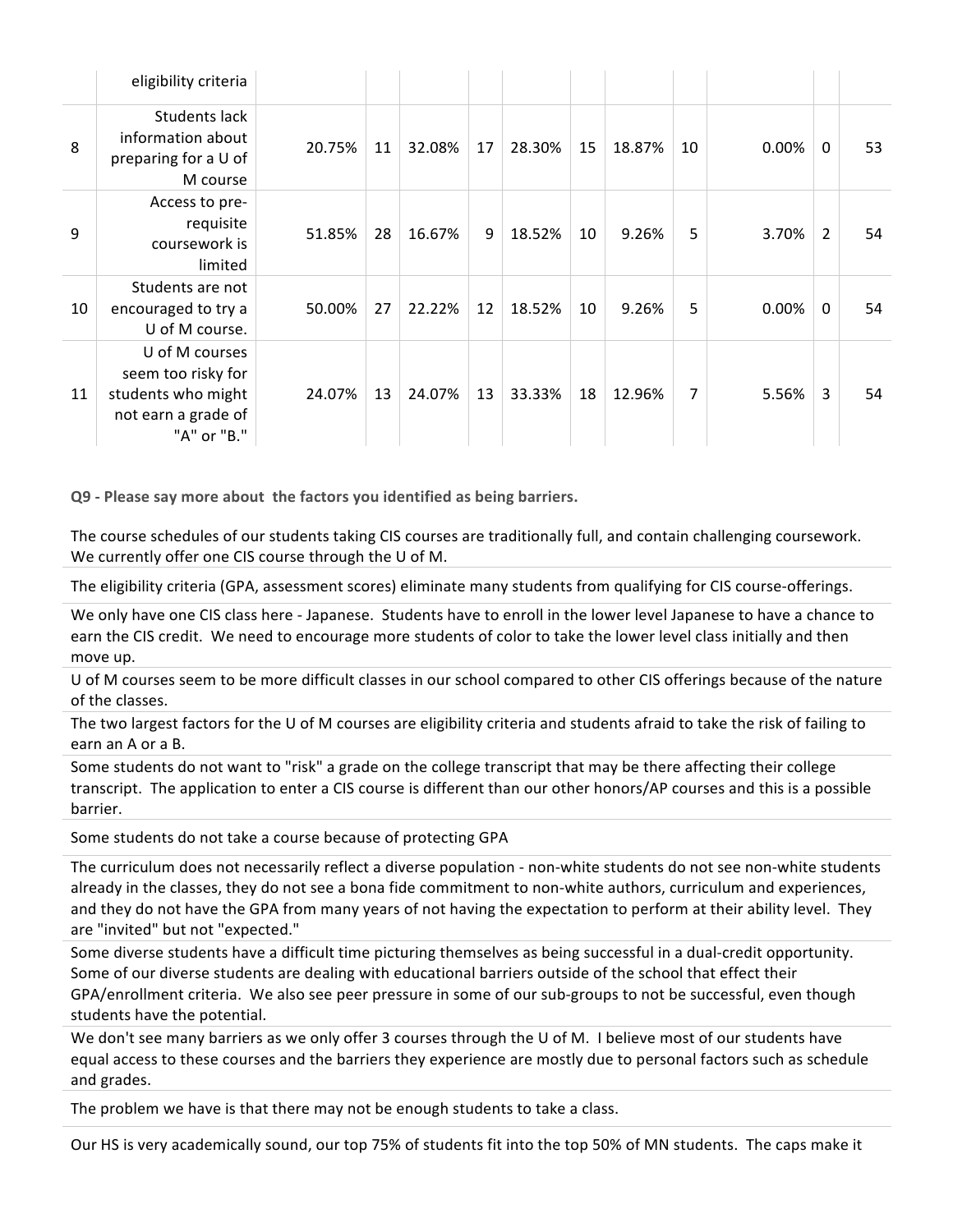very hard for all students to access the coursework based upon those caps.

More and relevant information delivered in a medium that speaks to individuals would increase the number of students who would choose or attempt to participate.

Some CIS courses limit us because of the number of students who can participate, such as 24 being the number told to us by the U of M. Secondly, when you tell us when these courses have to be offered (has to be the consecutive trimesters), it restricts students schedules on what they can take. Thirdly, the support the U of M gives to promote these courses is very minimal. It would be wonderful to have a representative at our Curriculum Information night.

We need to look for ways for students that don't qualify under initial requirements to have alternative pathways.

I think criteria that is based on class rank makes if difficult for diverse students to take some U of M CIS classes. I understand they may appeal, but adding addition steps does make it more difficult.

Students not being academically prepared for the rigor of a college course starting in elementary school

We feel that the culture of learning is a big factor in getting students to pursue more rigorous course work...when students are confident that appropriate supports are in place to help them succeed, they are more likely to pursue CIS course work.

Eligibility criteria

**Q10 -** Are there other significant barriers to participation by diverse students at your high school?

Our barriers start well before a student reaches high school based off of how they are "grouped" early on with gifted and talented.

Would be nice to offer more CIS classes in other subject areas.

None

Non-white students do not want to the the "spokesperson" for their race, identity and experiences for the curriculum in class. If they are the only black student - they do not want to study and speak for "To Kill a Mockingbird", for example.

They don't see the connection of the U of M with helping them with a cost for college in the future.

The U of M has done a great job of trying to open pathways. Continue to look at the eCIS option as a highlight in a variety of areas as well.

We have very little racial/ethnic diversity in our school...we primarily deal with special education and low socio/economic populations of students. The main barriers that we face with these students are their ability to meet the prerequisite requirements to enroll in the courses or the preconceptions that they do not have the skills or abilities to succeed.

The U is very restrictive about the schools they will allow to teach CIS. We have had so many very quality teachers turn down even though they totally meet the quality standards needed to be successful.

**Q11** - The CIS office is committed to providing information and updates to our partners in a timely manner. **Overall, how satisfied are you with the communications from CIS?** 

| $\sharp$ | Answer         | %      | Count |
|----------|----------------|--------|-------|
| 1        | Very satisfied | 43.64% | 24    |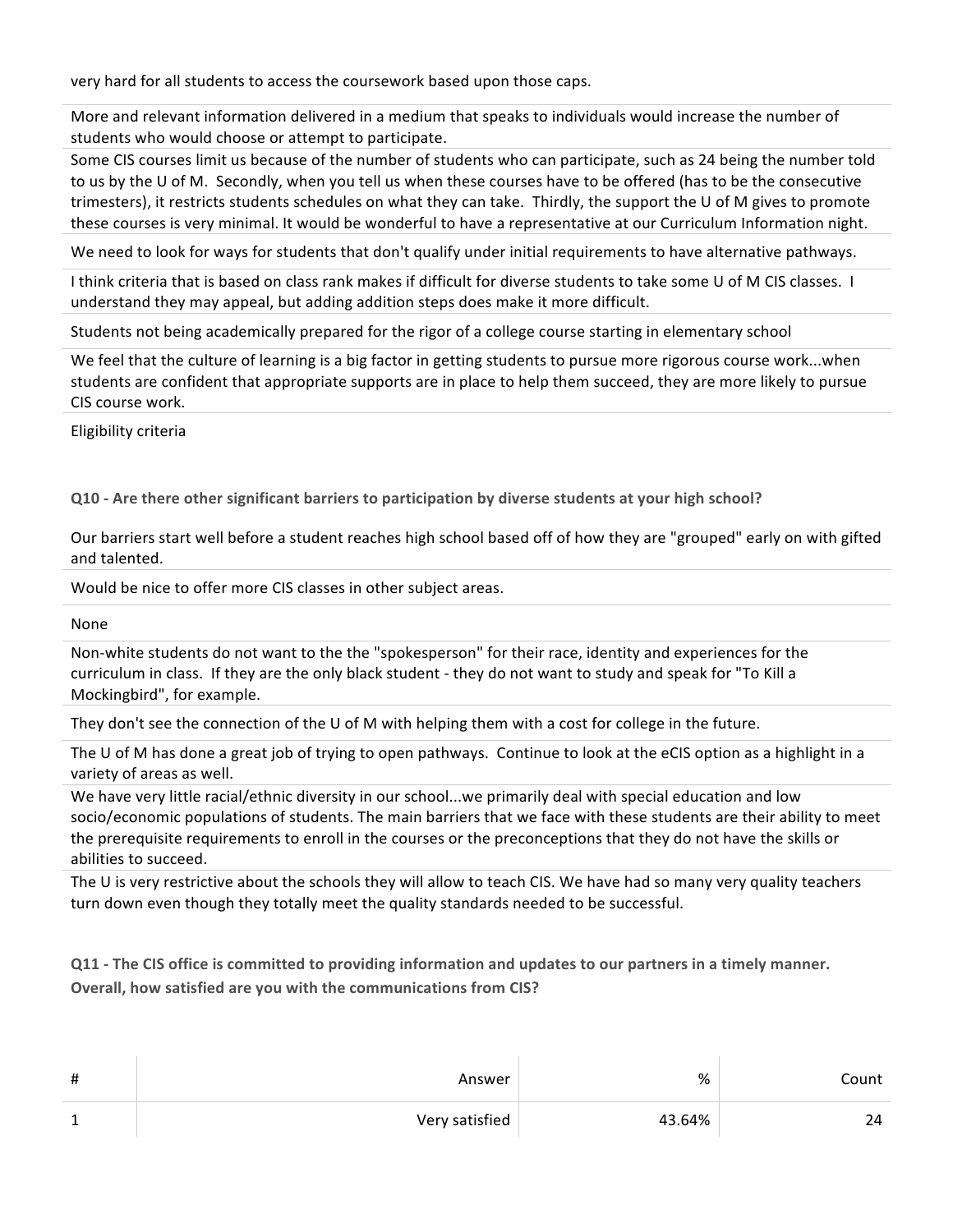| 2 | Satisfied         | 49.09% | 27 |
|---|-------------------|--------|----|
| 3 | Neutral           | 7.27%  | 4  |
| 4 | Dissatisfied      | 0.00%  | 0  |
| ь | Very dissatisfied | 0.00%  | 0  |
|   | Total             | 100%   | 55 |

#### **Q12 - Comments:**

I would have like to receive information on ensuring our school was prepared to continue to offer the courses we do for next school year. Not that it was difficult, but I needed to reach out to our contacts at the U to make sure this was the case and we were prepared to do so.

It would be nice to see a representative from U of M in the rural programs once a year.

CIS does a great job of communicating with our school and staff.

The remaining questions on this survey are from the National Alliance of Concurrent Enrollment Partnerships and will take approximately 5 more minutes to answer. We appreciate it if you have the time to respond but if you would prefer to be routed to the end of the survey now, please select "Go to end of survey" below.

**Q13 - I am in contact with CIS staff:**

| $\sharp$       | Answer       | $\%$   | Count |
|----------------|--------------|--------|-------|
| 1              | Constantly   | 0.00%  | 0     |
| $\overline{2}$ | Frequently   | 43.48% | 10    |
| 3              | Occasionally | 56.52% | 13    |
| $\overline{4}$ | Never        | 0.00%  | 0     |
|                | Total        | 100%   | 23    |

**Q14 - CIS provides professional development opportunities to instructors in my high school/career center.**

| $\sharp$ | Answer       | %      | Count |
|----------|--------------|--------|-------|
|          | Constantly   | 21.74% |       |
| 2        | Frequently   | 56.52% | 13    |
| 3        | Occasionally | 21.74% |       |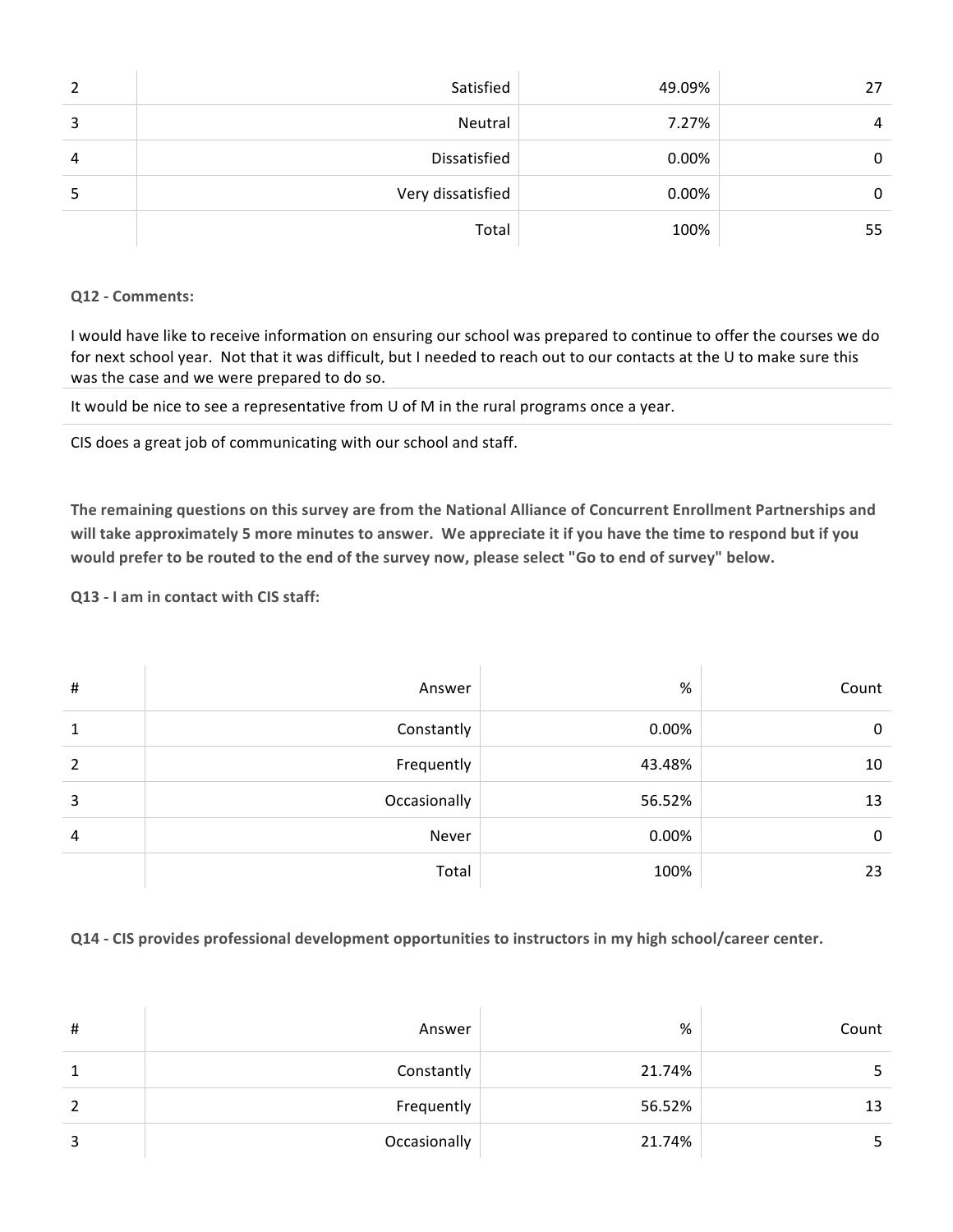| 4 | Never | $0.00\%$ |            |
|---|-------|----------|------------|
|   | Total | 100%     | . .<br>۔ ے |

## **Q15 - I have a collegial partnership with CIS.**

| $\sharp$       | Answer            | %      | Count          |
|----------------|-------------------|--------|----------------|
| 1              | Strongly agree    | 21.74% | 5              |
| $\overline{2}$ | Agree             | 52.17% | 12             |
| 3              | Neutral           | 17.39% | 4              |
| 4              | Disagree          | 0.00%  | 0              |
| 5              | Strongly disagree | 8.70%  | $\overline{2}$ |
|                | Total             | 100%   | 23             |

# **Q16** - The partnership I have with CIS is supported by: (Check all that apply)

| #              | Answer                                   | $\%$   | Count          |
|----------------|------------------------------------------|--------|----------------|
| $1\,$          | <b>Professional Development</b>          | 37.78% | 17             |
| $\overline{2}$ | Conferences                              | 15.56% | 7              |
| $\mathbf{3}$   | <b>Library Access</b>                    | 2.22%  | 1              |
| 4              | <b>Technology Resources</b>              | 4.44%  | $\overline{2}$ |
| 5              | <b>Academic Advising</b>                 | 11.11% | 5              |
| 6              | <b>Financial Aid Counseling</b>          | 2.22%  | 1              |
| $\overline{7}$ | Tutoring                                 | 0.00%  | 0              |
| 8              | Teacher Scholarship for Graduate Courses | 2.22%  | 1              |
| 9              | <b>College Campus Visits or Events</b>   | 22.22% | 10             |
| 10             | Other                                    | 2.22%  | 1              |
|                | Total                                    | 100%   | 45             |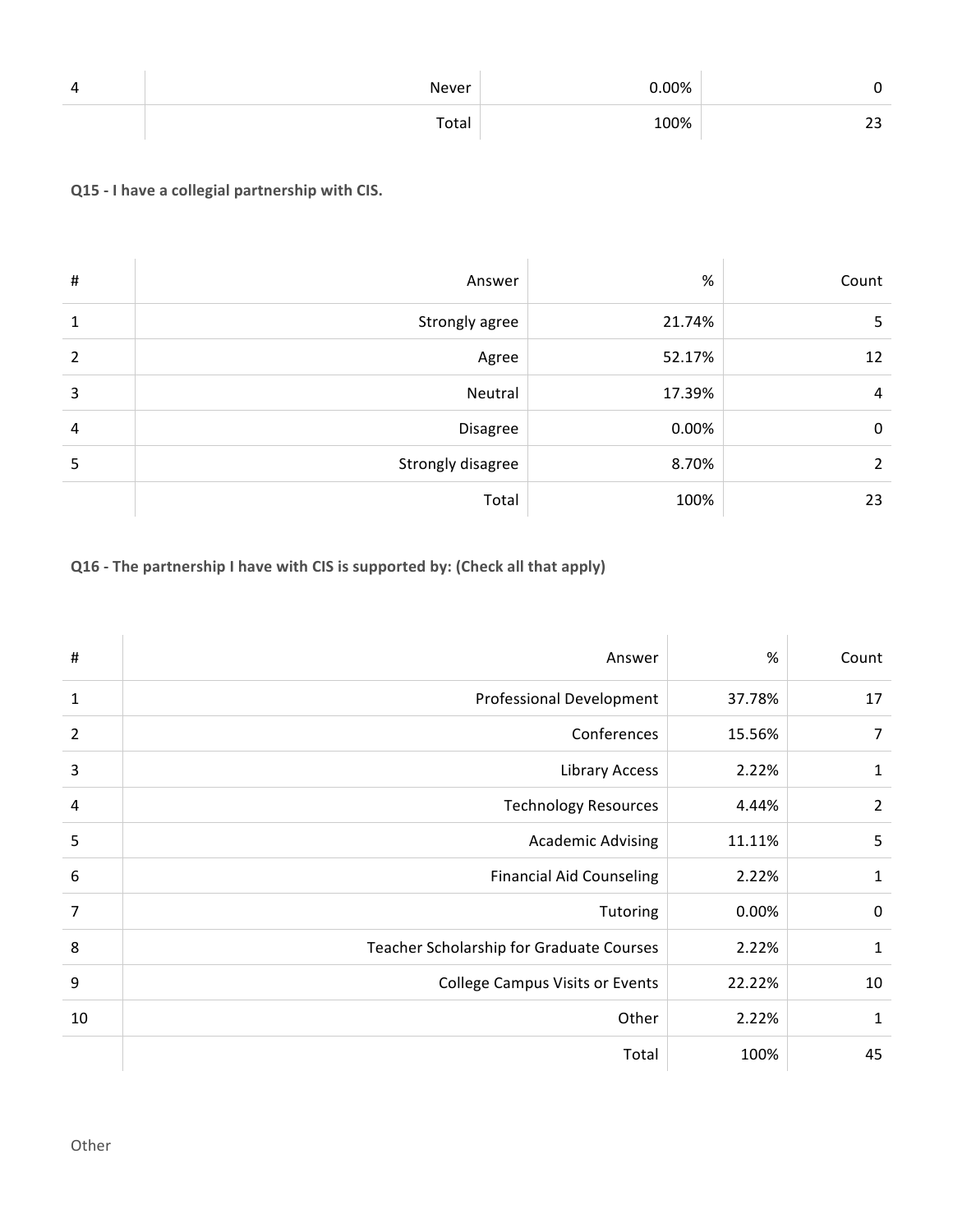#### Email Communication

## **Q17 - U of M courses offered through CIS improve academic rigor in my school**

| # | Answer                | %      | Count |
|---|-----------------------|--------|-------|
| 1 | <b>Strongly Agree</b> | 65.22% | 15    |
| 2 | Agree                 | 26.09% | 6     |
| 3 | Neutral               | 4.35%  | 1     |
| 4 | Disagree              | 4.35%  | 1     |
| 5 | Strongly disagree     | 0.00%  | 0     |
|   | Total                 | 100%   | 23    |

## **Q18 - U** of M courses offered through CIS improve academic rigor in my school by: (Check all that apply)

| # | Answer                                             | %      | Count         |
|---|----------------------------------------------------|--------|---------------|
| 1 | Expecting college work                             | 35.42% | 17            |
| 2 | Implementing college course standards              | 33.33% | 16            |
| 3 | Requiring a higher level of student accountability | 27.08% | 13            |
| 4 | Other                                              | 4.17%  | $\mathcal{L}$ |
|   | Total                                              | 100%   | 48            |

Other

increase offerings

Giving college credit!!

**Q19 - Parents at my school have a greater understanding of college expectations because of CIS:**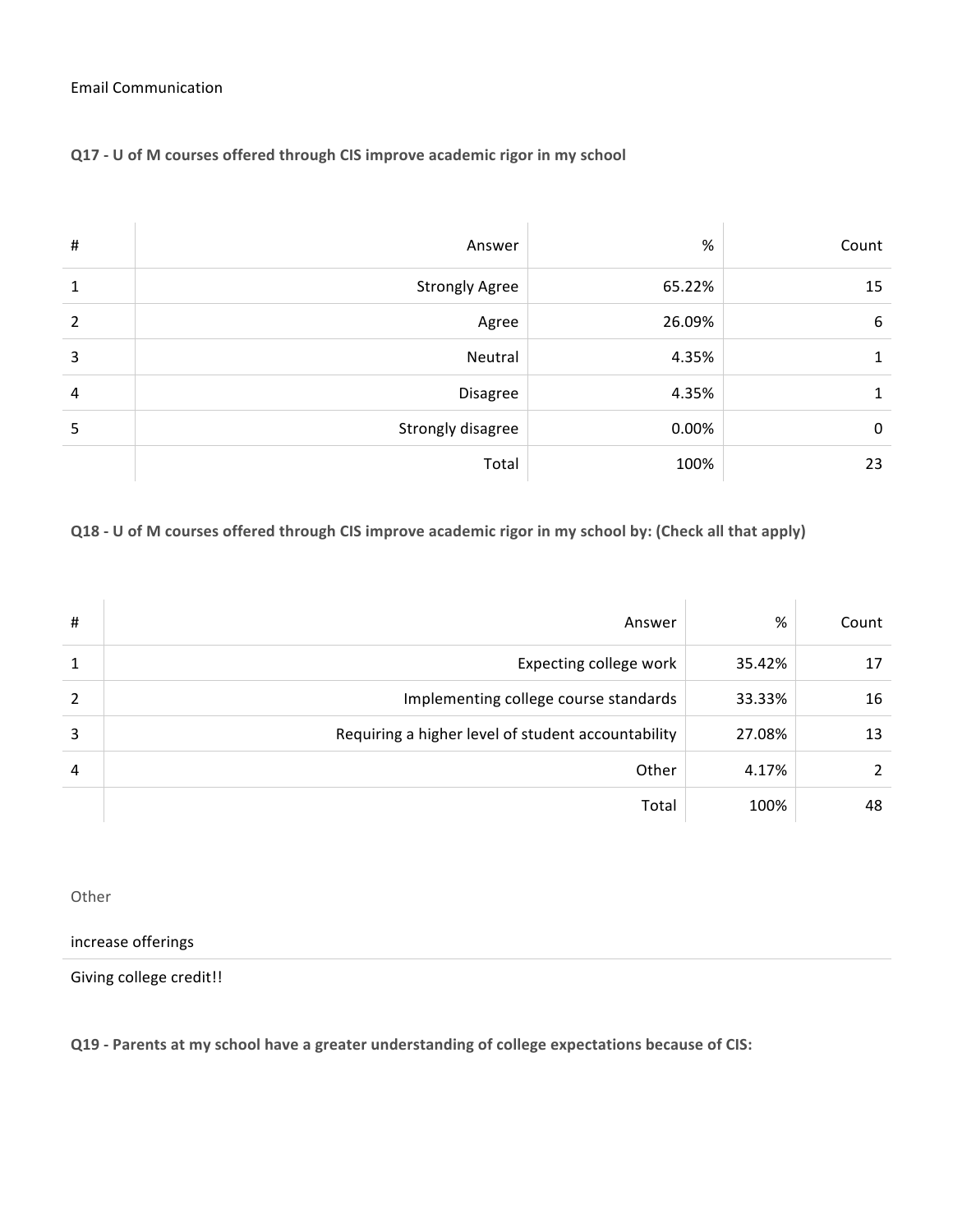| $\sharp$       | Answer                | $\%$   | Count |
|----------------|-----------------------|--------|-------|
| 1              | <b>Strongly Agree</b> | 17.39% | 4     |
| $\overline{2}$ | Agree                 | 56.52% | 13    |
| 3              | Neutral               | 21.74% | 5     |
| 4              | Disagree              | 0.00%  | 0     |
| 5              | Strongly disagree     | 4.35%  |       |
|                | Total                 | 100%   | 23    |

**Q20 -** As a result of offering U of M courses, my school:

| #               | Question                                                                                       | Strongly<br>agree |   | Agree  |    | Neutral |                | <b>Disagree</b> |                | Strongly<br>disagree |                | Total |
|-----------------|------------------------------------------------------------------------------------------------|-------------------|---|--------|----|---------|----------------|-----------------|----------------|----------------------|----------------|-------|
| $\mathbf{1}$    | Offers a greater number of<br>rigorous classes                                                 | 26.09%            | 6 | 52.17% | 12 | 13.04%  | 3              | 0.00%           | $\Omega$       | 8.70%                | $\overline{2}$ | 23    |
| $\overline{2}$  | Offers prerequisite courses<br>that prepare students for<br>college courses in upper<br>grades | 21.74%            | 5 | 47.83% | 11 | 17.39%  | 4              | 4.35%           | 1              | 8.70%                | $\mathcal{P}$  | 23    |
| 3               | Demonstrates to parents that<br>students are doing<br>challenging work                         | 27.27%            | 6 | 59.09% | 13 | 9.09%   | $\overline{2}$ | 0.00%           | $\Omega$       | 4.55%                | 1              | 22    |
| 4               | Enhances its prestige and<br>academic reputation                                               | 26.09%            | 6 | 47.83% | 11 | 13.04%  | 3              | 8.70%           | $\overline{2}$ | 4.35%                | 1              | 23    |
| 5               | Has more students continuing<br>on to post-secondary<br>education                              | 17.39%            | 4 | 30.43% | 7  | 30.43%  | $\overline{7}$ | 8.70%           | $\overline{2}$ | 13.04%               | 3              | 23    |
| $6\phantom{1}6$ | Has more students succeed in<br>post-secondary education                                       | 26.09%            | 6 | 39.13% | 9  | 26.09%  | 6              | $0.00\%$        | 0              | 8.70%                | $\overline{2}$ | 23    |

**Q21 - Partnering with CIS helps my instructors**

| # | Question                                              | Strongly<br>Agree |   | Agree  |    | Neutral |               | <b>Disagree</b> |   | Strongly<br>disagree | Total |
|---|-------------------------------------------------------|-------------------|---|--------|----|---------|---------------|-----------------|---|----------------------|-------|
|   | Align secondary curriculum<br>with college curriculum | 17.39%            | 4 | 56.52% | 13 | 13.04%  | 3             | 4.35%           |   | 8.70%                | 23    |
|   | Improve college readiness<br>of my students           | 21.74%            | 5 | 60.87% | 14 | 8.70%   | $\mathfrak z$ | 0.00%           | 0 | 8.70%                | 23    |
|   | Develop subject-area<br>expertise in their discipline | 30.43%            |   | 56.52% | 13 | 4.35%   | 1             | 0.00%           | 0 | 8.70%                | 23    |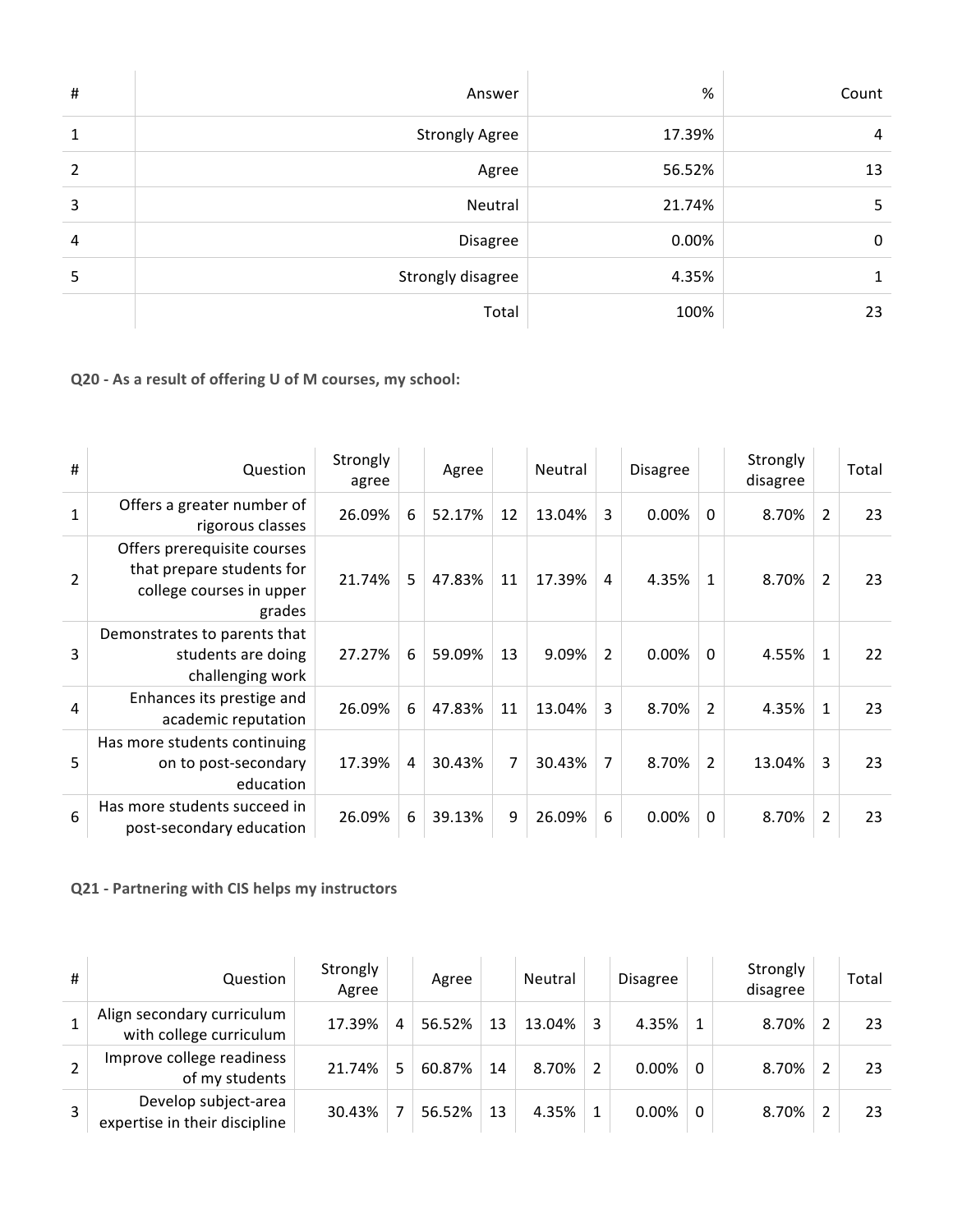**Q22** - One way I would like to see our relationship with CIS grow and develop is by:

Offer more CIS classes at our school.

The standards for teachers are impenetrable for most rural instructors. Even those qualified are rejected by the U.

A signifigant barrier is class size caps. We are considering replacing CIS with more AP due to this. No good reason to set these in place and treat these courses differently.

Find ways to get more students involved. Try to accommodate a broader range of students.

One major issue - the graduate course requirement to teach a college class. If that is the case, the college/university system MUST model this by not having graduate students teach undergraduate classes. Don't give lip service to this - the college undergraduate teachers should have to follow the same requirements as college classes offered in high schools. To me - this is typical university-level BS.

Have ways to scholarship current staff members into graduate courses to build the offerings at our school.

Being more flexible with who qualifies for CIS courses, how many students are allowed in a course, when courses can be offered in a trimester system, have support for our counselors who are trying to get all these students registered correctly, allow our teachers to teach them without them having to prove that they are capable. These are low level courses and our teachers have licenses. Provide me data that shows that our students are being successful in future courses after completing your CIS courses. Now that students are told that they still have to take 120 credits at the U of M, and they still have to take a math placement test, etc, is it really worth their time? The benefits of these courses for our students and parents have diminished. We know that you are a financial institute too, but the cost at the U of M is not cheap. For us to offer and recommend to our students needs to have financial support to the High Schools too for setting it all up because you get a lot of money from us.

I would like to develop a broader partnership with the U of M system. We have approximately 40 courses offered at Buffalo High School, and partner with 5 different colleges. I would like to stream line this work and try to bring more course work under the U of M umbrella. Please contact me if you would like to talk through this more.

Offering more pathways for teachers to earn graduate work in their disciplines more easily.

Allowing more schools to teach CIS courses.

**Q23 - High school name (optional):**

| Woodbury High School                  |
|---------------------------------------|
| Kennedy High School - Bloomington, MN |
| Hutchinson HS                         |
| Dover-Eyota                           |
| Monticello High School                |
| Hastings High School                  |
| Delano High School                    |
| <b>Buffalo High School</b>            |
| Farmington High School                |
| Milaca High School                    |